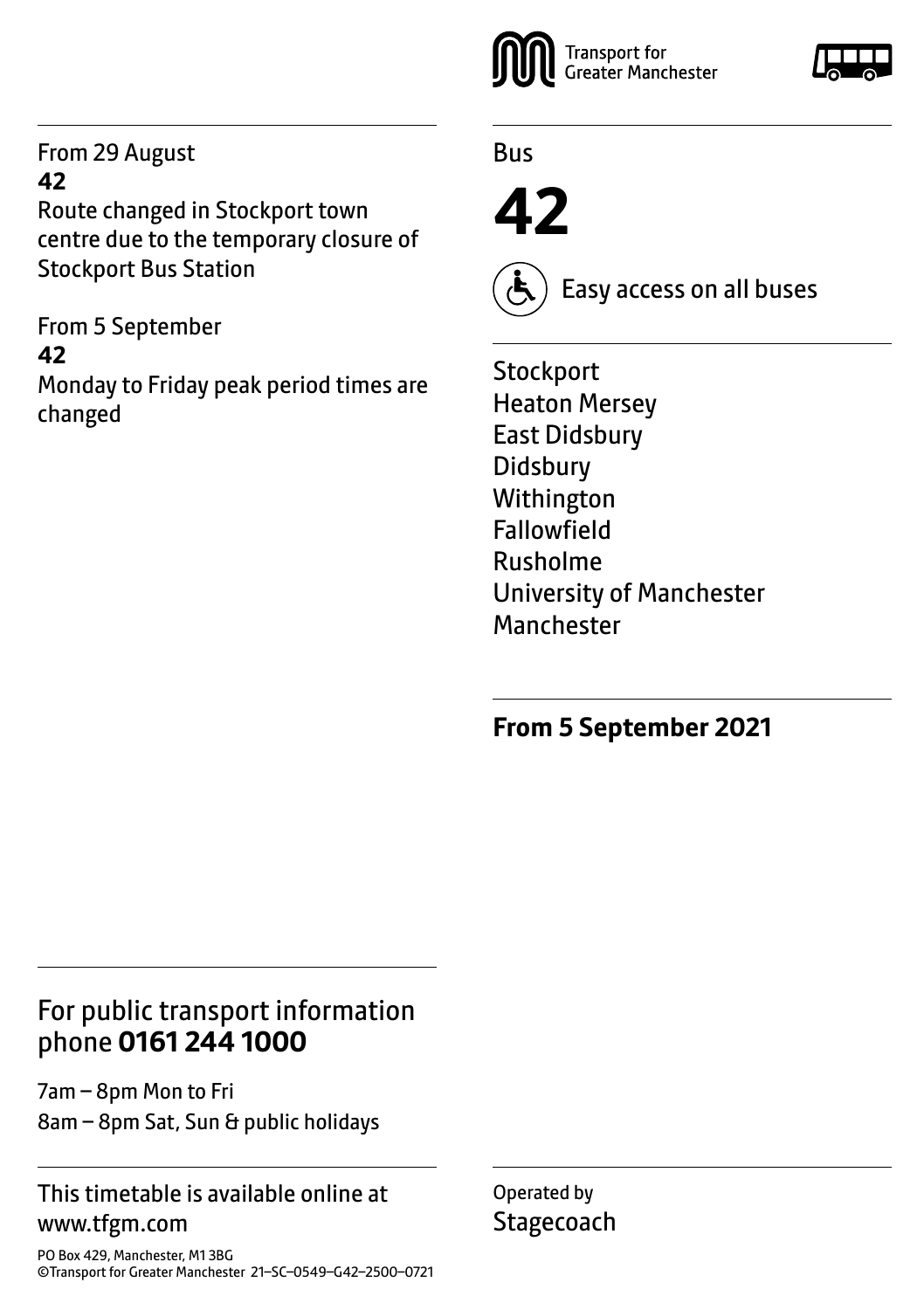# Additional information

# Alternative format

To ask for leaflets to be sent to you, or to request large print, Braille or recorded information phone 0161 244 1000 or visit www.tfgm.com

### Easy access on buses



 Journeys run with low floor buses have no steps at the entrance, making getting on and off easier. Where shown, low floor buses have a ramp for access and a dedicated space for wheelchairs and pushchairs inside the bus. The bus operator will always try to provide easy access services where these services are scheduled to run.

# Using this timetable

Timetables show the direction of travel, bus numbers and the days of the week. Main stops on the route are listed on the left. Where no time is shown against a particular stop, the bus does not stop there on that journey. Check any letters which are shown in the timetable against the key at the bottom of the page.

# Where to find information about service changes

www.tfgm.com Bus station posters Leaflets from outlets.

# Tickets and information

Bus companies offer a range of tickets for use on their own buses. For travel on any service in the County, use System One tickets, including DaySaver. Travelshops provide tickets, information and journey planning advice on buses, trains and trams for work and pleasure.

# Using the 24 hour clock

Times are shown in four figures. The first two are the hour and the last two are the minutes.

0753 is 53 minutes past 7am 1953 is 53 minutes past 7pm



# Operator details

**Stagecoach** Head Office Hyde Road Ardwick **Manchester** M12 6JS Telephone 0161 273 3377

### **Travelshops**

#### **Stockport Mersey Square**

Mon to Fri 7am to 5.30pm Saturday 8am to 5.30pm Sunday\* Closed

#### **Manchester Shudehill Interchange**

Mon to Sat 7am to 6pm Sunday Closed Public hols 10am to 1.45pm and 2.30pm to 5.30pm

\*Including public holidays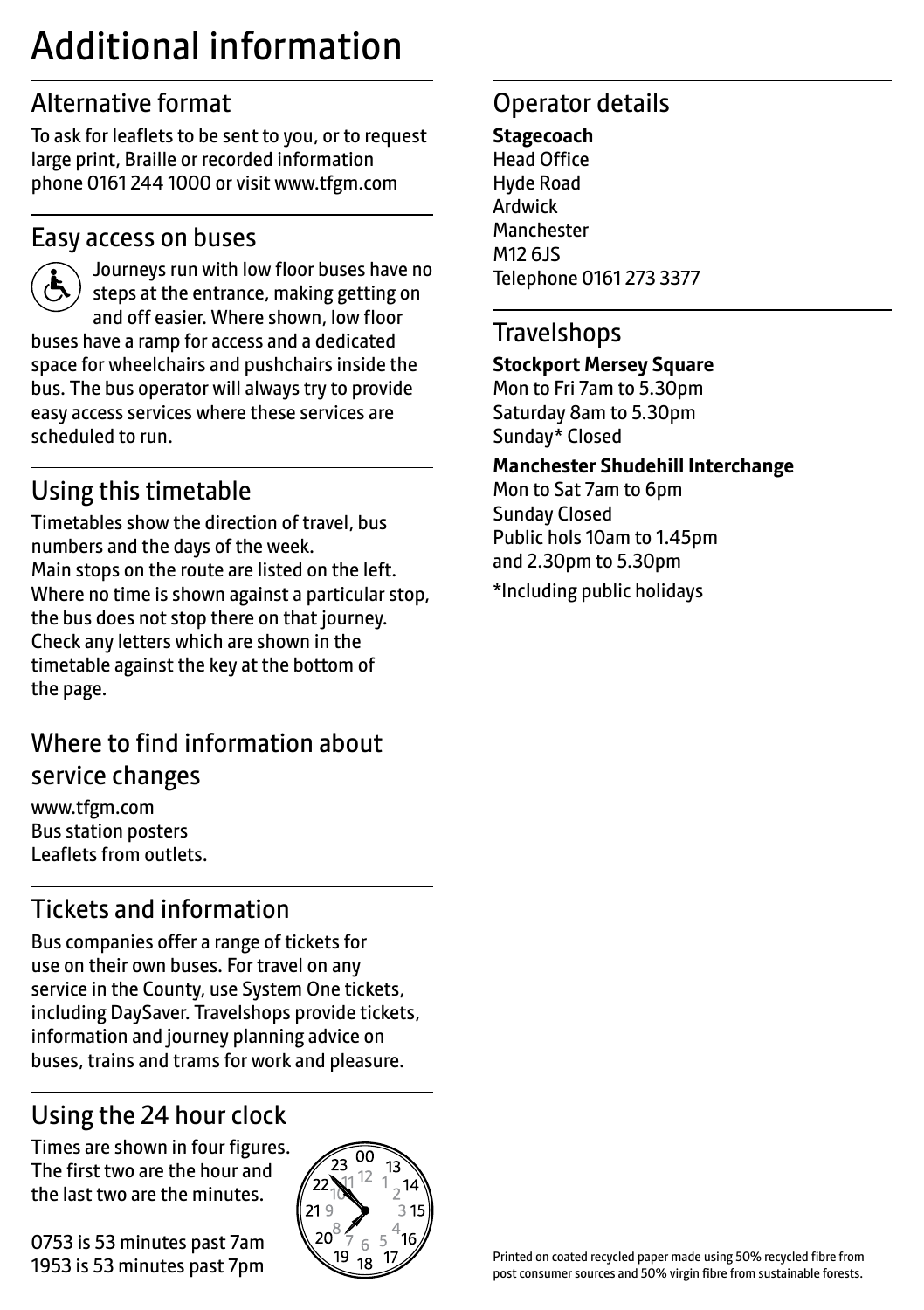## Mondays to Fridays

| Stockport, Heaton Lane Bus Station      |      |      |                     |       | 0608 |      | 0654 |        | 0749  | 0814      | 0843      | 0913 | 0948 |       | 1418 | 1450 | 1526 | 1556 | 1619 |
|-----------------------------------------|------|------|---------------------|-------|------|------|------|--------|-------|-----------|-----------|------|------|-------|------|------|------|------|------|
| Didsbury Road/Mauldeth Road             |      |      |                     |       | 0614 |      | 0701 | 0731   | 0759  | 0824 0851 |           | 0921 | 0954 | and   | 1424 | 1456 | 1532 | 1604 | 1627 |
| East Didsbury, Parrs Wood               | 0445 | 0518 | 0538 0613           |       |      |      |      |        |       |           |           |      |      | every |      |      |      |      |      |
| East Didsbury, Millgate Lane            |      |      |                     |       |      | 0654 |      |        |       |           |           |      |      | 30    |      |      |      |      |      |
| Didsbury, School Lane                   | 0449 | 0522 | 0542                | -0617 | 0625 | 0659 | O712 | 0744   | 0813  | 0838      | 0904      | 0934 | 1004 | mins  | 1434 | 1506 | 1542 | 1620 | 1643 |
| Rusholme, Platt Lane                    | 0501 | 0534 | 0554                | 0631  | 0640 | 0714 | 0727 | 0800   | 0829  |           | 0854 0920 | 0950 | 1020 | until | 1450 | 1522 | 1558 | 1636 | 1659 |
| Manchester Royal Infirmary              | 0505 | 0538 | 0558                | 0635  | 0644 | 0718 | 0732 | 0805   | 0834  | 0859      | 0925      | 0955 | 1025 |       | 1455 | 1527 | 1603 | 1641 | 1704 |
| Manchester, Piccadilly Gardens          | 0515 | 0548 | 0608 0648 0658 0732 |       |      |      | 0746 | 0820   | 0850  | . በ916    | 0941      | 1008 | 1038 |       | 1508 | 1540 | 1616 | 1654 | 1717 |
|                                         |      |      |                     |       |      |      |      |        |       |           |           |      |      |       |      |      |      |      |      |
| Stockport, Heaton Lane Bus Station 1647 |      | 1720 | 1750                | 1821  | 1901 | 1933 | 1958 | 2027   | and   | 2327      |           |      |      |       |      |      |      |      |      |
| Didsbury Road/Mauldeth Road             | 1657 | 1728 | 1758                | 1827  | 1907 | 1939 | 2004 | 2033   | every | 2333      |           |      |      |       |      |      |      |      |      |
| Didsbury, School Lane                   | 1713 | 1744 | 1814                | 1843  | 1917 | 1947 | 2012 | 2041   | 30    | 2341      |           |      |      |       |      |      |      |      |      |
| Rusholme, Platt Lane                    | 1729 | 1800 | 1830                | 1859  | 1933 | 2003 | 2028 | 2057   | mins  | 2357      |           |      |      |       |      |      |      |      |      |
| Manchester Royal Infirmary              | 1734 | 1805 | 1835                | 1904  | 1938 | 2008 | 2033 | 2102   | until | 0002      |           |      |      |       |      |      |      |      |      |
| Manchester, Piccadilly Gardens          | 1747 | 1816 | 1846                | 1915  | 1949 | 2019 | 2044 | - 2113 |       | 0013      |           |      |      |       |      |      |      |      |      |

### **Saturdays**

Ī

| Stockport, Heaton Lane Bus Station |           |                     |  |                                                                  |           | 0728 |      |                               | 0813 0843 0913 0943 1018 |      |      |       |      | 1448 1520 | 1552   |
|------------------------------------|-----------|---------------------|--|------------------------------------------------------------------|-----------|------|------|-------------------------------|--------------------------|------|------|-------|------|-----------|--------|
| Didsbury Road/Mauldeth Road        |           |                     |  |                                                                  |           | 0734 |      | 0819                          | 0849 0919                | 0949 | 1024 | and   | 1454 | 1526      | 1600   |
| East Didsbury, Parrs Wood          | 0447 0510 | 0540 0600 0620 0640 |  |                                                                  |           |      | 0754 |                               |                          |      |      | every |      |           |        |
| East Didsbury, Millgate Lane       |           |                     |  |                                                                  | 0700 0720 |      |      |                               |                          |      |      | 30    |      |           |        |
| Didsbury, School Lane              |           |                     |  | 0451 0514 0544 0604 0624 0644 0704 0724                          |           |      |      | 0744 0759 0829 0859 0929 0959 |                          |      | 1034 | mins  | 1504 | 1536 1610 |        |
| Rusholme, Platt Lane               |           |                     |  | 0503 0526 0556 0616 0637 0658 0718 0738                          |           |      |      | 0800 0815 0845 0915 0945 1015 |                          |      | 1050 | until | 1520 | 1552      | - 1626 |
| Manchester Royal Infirmary         | 0507      |                     |  | 0530 0600 0620 0642 0703 0723 0743 0805 0820 0850 0920 0950 1020 |           |      |      |                               |                          |      | 1055 |       | 1525 | 1557      | 1631   |
| Manchester, Piccadilly Gardens     | 0517      |                     |  | 0540 0610 0632 0654 0716 0736 0756                               |           |      |      | 0818 0833 0903 0933 1003      |                          | 1033 | 1108 |       | 1538 | 1610      | 1644   |
|                                    |           |                     |  |                                                                  |           |      |      |                               |                          |      |      |       |      |           |        |

& - All bus 42 journeys are run using easy access buses. See inside front cover of this leaflet for details

**Summer times**: between mid July and early September, some timetables will be different. Check www.tfgm.com for details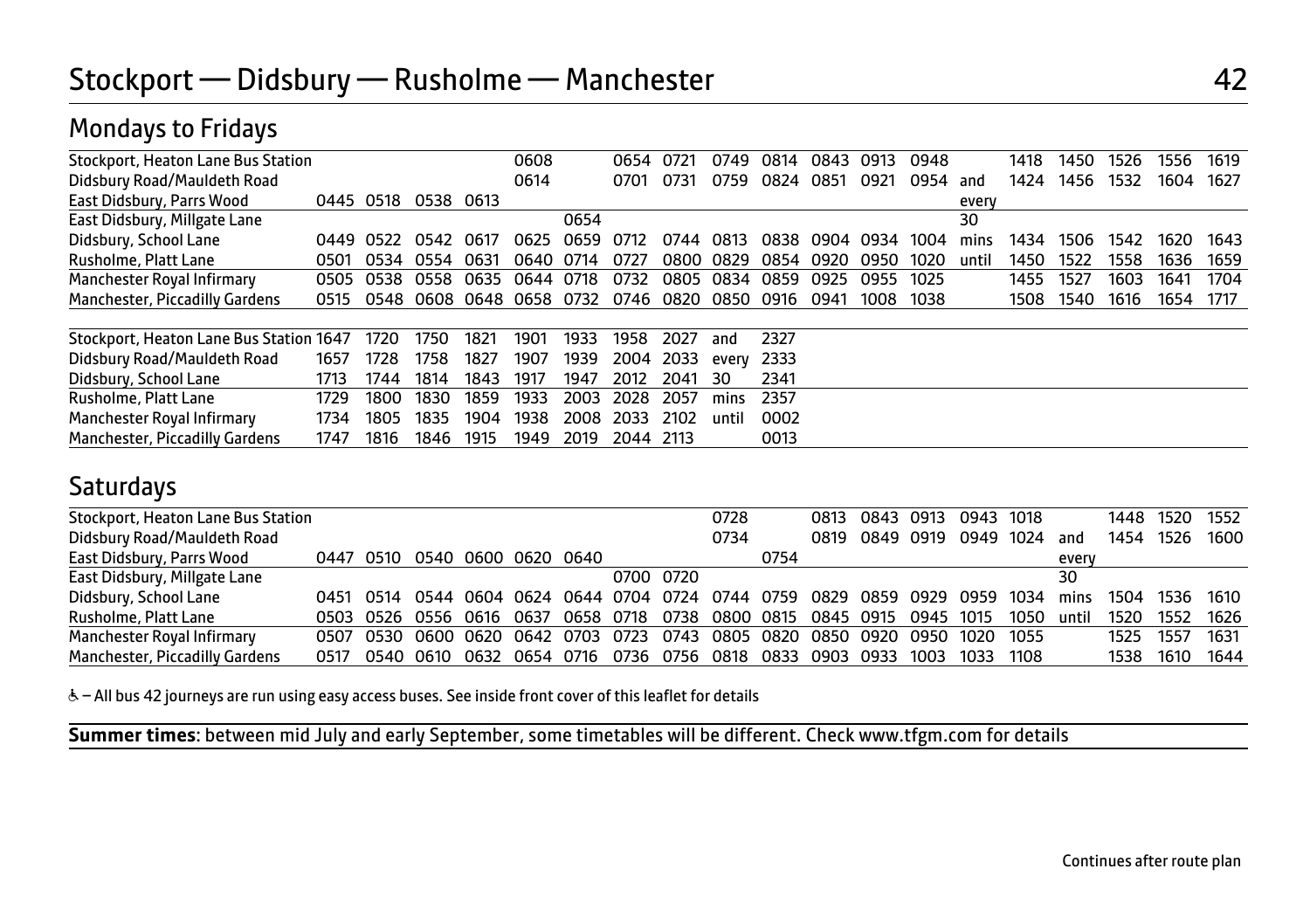

Contains Ordnance Survey data ©Crown copyright and database right 2010 ©0100022610 Transport for Greater Manchester 2021 Transport for Greater Manchester uses reasonable endeavours to check the accuracy of information published and to publish changes to information in a timely manner. In no event will Transport for Greater Manchester be liable for any loss that may arise from this information being inaccurate.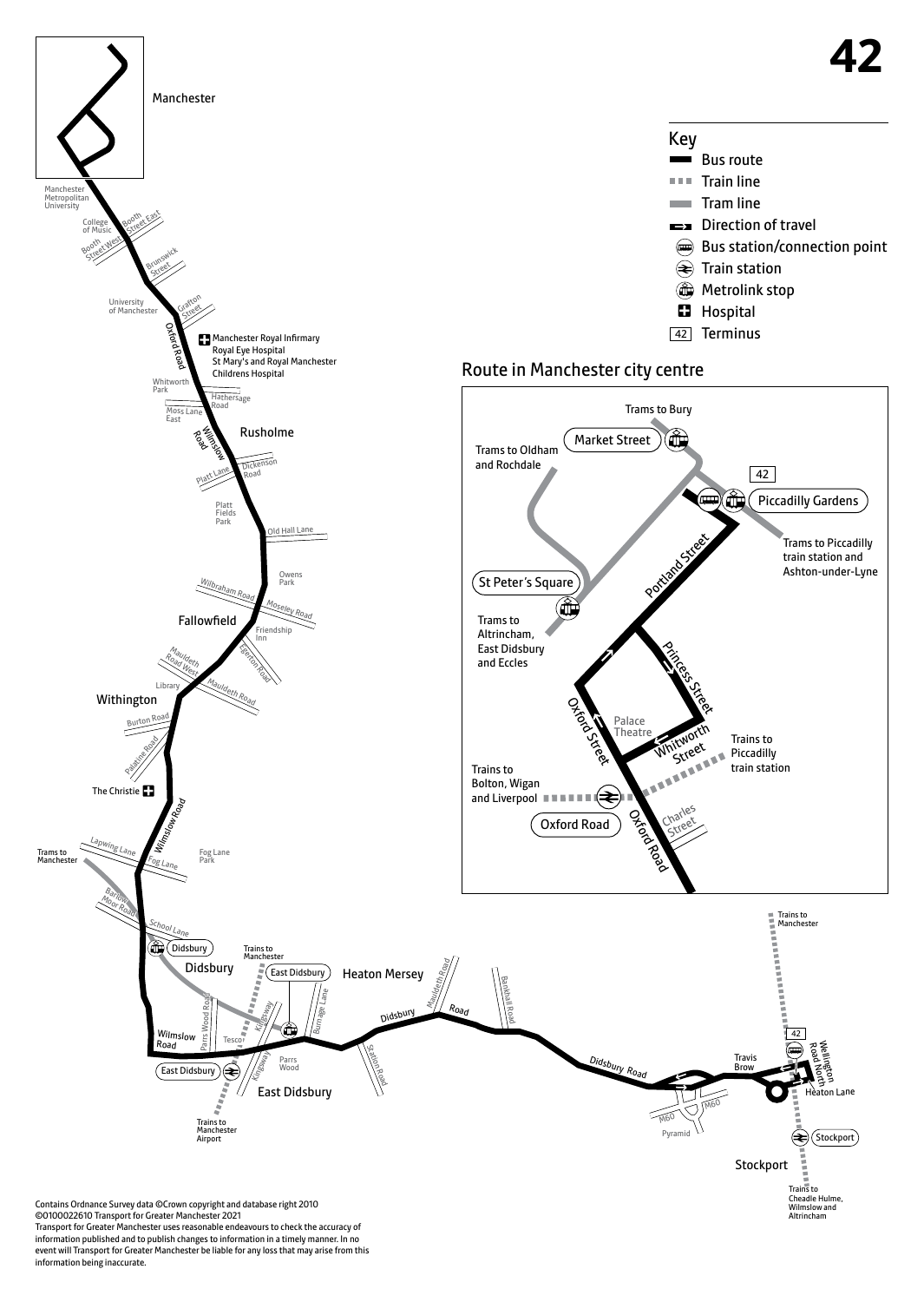# Saturdays (continued)

| Stockport, Heaton Lane Bus Station 1623 1659 1731 1801 1829 1903 1927 1947 2027 2057 and 2327 |  |                                                             |  |  |  |  |                                                              |
|-----------------------------------------------------------------------------------------------|--|-------------------------------------------------------------|--|--|--|--|--------------------------------------------------------------|
| Didsbury Road/Mauldeth Road 1631 1707 1739 1809 1837 1909 1933 1953 2033 2103 every 2333      |  |                                                             |  |  |  |  |                                                              |
| Didsbury, School Lane                                                                         |  | 1642 1718 1750 1820 1848 1919 1941 2001 2041 2111 30        |  |  |  |  | 2341                                                         |
| Rusholme, Platt Lane                                                                          |  | 1658 1734 1806 1836 1904 1935 1957 2017 2057 2127 mins 2357 |  |  |  |  |                                                              |
| Manchester Royal Infirmary                                                                    |  |                                                             |  |  |  |  | 1703 1739 1811 1841 1909 1940 2002 2022 2102 2132 until 0002 |
| Manchester, Piccadilly Gardens                                                                |  | 1716 1752 1823 1852 1920 1951 2013 2033 2113 2143           |  |  |  |  | 0013                                                         |
|                                                                                               |  |                                                             |  |  |  |  |                                                              |

## Sundays and public holidays (except Christmas and New Year period)

| Stockport, Heaton Lane Bus Station |      |                                                    | 0616 0651 0721 |       |      | 1821 1923 1953 |                           |       | 2253 |  |  |  |  |
|------------------------------------|------|----------------------------------------------------|----------------|-------|------|----------------|---------------------------|-------|------|--|--|--|--|
| Didsbury Road/Mauldeth Road        |      |                                                    | 0622 0657 0727 | and   | 1827 |                | 1929 1959 and             |       | 2259 |  |  |  |  |
| East Didsbury, Parrs Wood          | 0541 |                                                    |                | every |      |                |                           | every |      |  |  |  |  |
| Didsbury, School Lane              |      | 0545 0632 0707 0737                                |                | hour  |      |                | 1837 1937 2007 30         |       | 2307 |  |  |  |  |
| Rusholme, Platt Lane               |      | 0557 0648 0723 0753 until 1853 1953 2023 mins 2323 |                |       |      |                |                           |       |      |  |  |  |  |
| <b>Manchester Roval Infirmary</b>  |      | 0602 0653 0728 0758                                |                |       |      |                | 1858 1958 2028 until 2328 |       |      |  |  |  |  |
| Manchester, Piccadilly Gardens     |      | 0611 0704 0739 0809                                |                |       |      |                | 1909 2009 2039            |       | 2339 |  |  |  |  |
|                                    |      |                                                    |                |       |      |                |                           |       |      |  |  |  |  |

For details of buses during the Christmas and New Year period, please phone 0161 244 1000

& - All bus 42 journeys are run using easy access buses. See inside front cover of this leaflet for details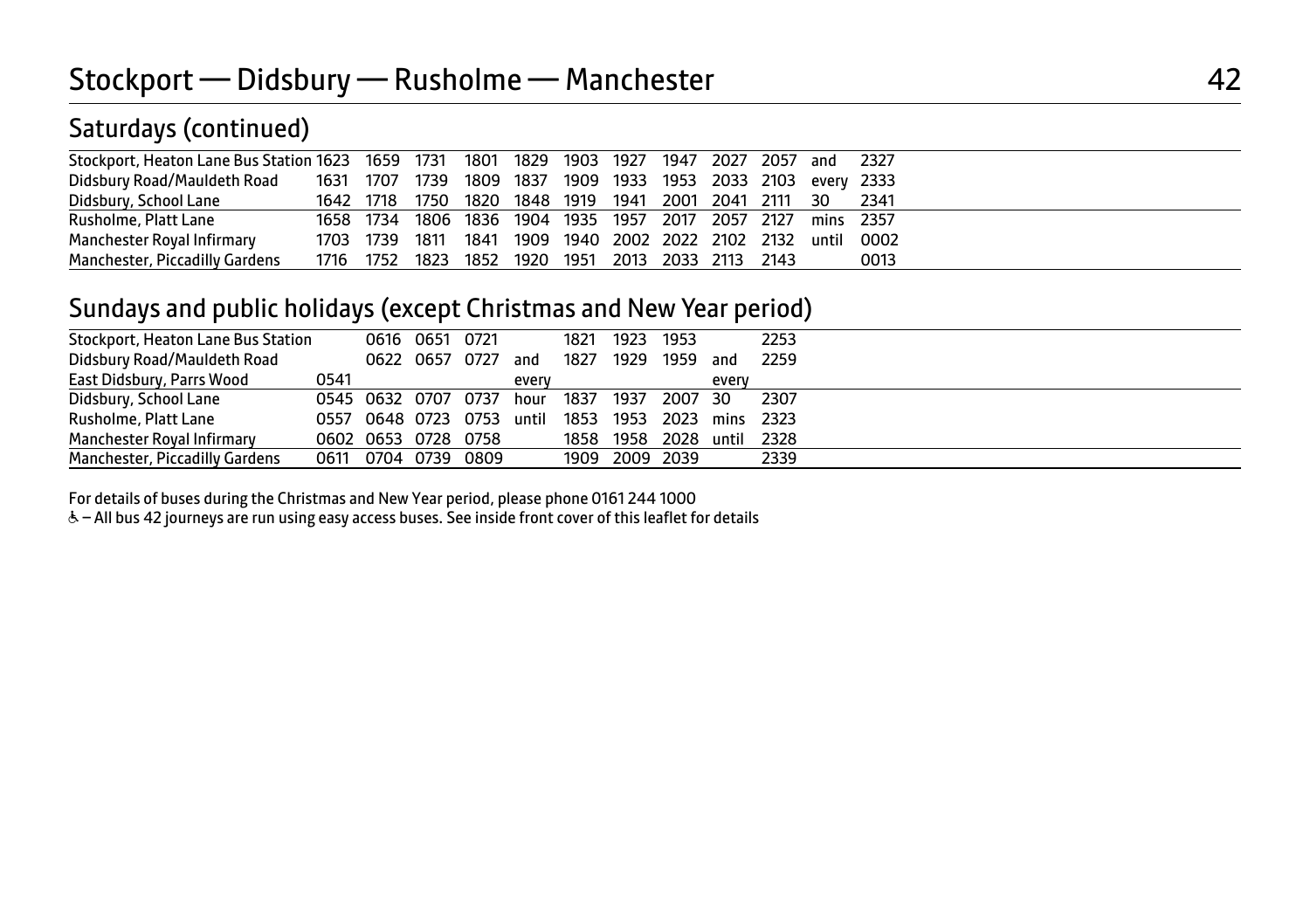# Mondays to Fridays

| Manchester, Piccadilly Gardens     | 0530 | 0550      | በ629 | 0655 |      | 0750      | 0834 | 0844  | 0914 |       | 1414 | 1444 | 1514 | 1544 | 1614 | 1650 | 1738 | 1814 | 1826 |
|------------------------------------|------|-----------|------|------|------|-----------|------|-------|------|-------|------|------|------|------|------|------|------|------|------|
| Manchester Royal Infirmary         | 0541 | 0601      | 0642 | 0709 | 0729 | 0804      | 0848 | 0858  | 0928 | and   | 1428 | 1458 | 1529 | 1559 | 1629 | 1705 | 1753 | 1829 | 1840 |
| The Christie Hospital              | 0556 | 0616      | 0659 | 0726 | 0746 | 0821      | 0905 | 0915  | 0943 | every | 1443 | 1517 | 1552 | 1622 | 1652 | 1728 | 1816 | 1848 | 1857 |
| East Didsbury, Metrolink Stop      |      | 0626      | 0708 | 0737 | 0757 | 0832      | 0914 |       | 0954 | 30    | 1454 | 1527 | 1602 | 1634 | 1704 | 1740 | 1826 |      | 1906 |
| East Didsbury, Parrs Wood          | 0604 |           |      |      |      |           |      | 0924  |      | mins  |      |      |      |      |      |      |      | 1857 |      |
| Didsbury Road/Mauldeth Road        |      | 0631      | 0713 | 0742 | 0802 | 0837      | 0919 |       | 0959 | until | 1459 | 1530 | 161  | 1643 | 1713 | 1749 | 1831 |      | 1911 |
| Stockport, Heaton Lane Bus Station |      | 0638 0725 |      | 0754 | 0814 | 0849 0926 |      |       | 1006 |       | 1506 | 1541 | 1622 | 1654 | 1724 | 1800 | 1839 |      | 1918 |
|                                    |      |           |      |      |      |           |      |       |      |       |      |      |      |      |      |      |      |      |      |
| Manchester, Piccadilly Gardens     | 1850 | 1902      | 1914 | 1924 | 1934 | 2000      | 2030 |       | 2330 |       |      |      |      |      |      |      |      |      |      |
| Manchester Royal Infirmary         | 1902 | 1913      | 1925 | 1935 | 1945 | 2011      | 2041 | and   | 2341 |       |      |      |      |      |      |      |      |      |      |
| <b>The Christie Hospital</b>       | 1919 | 1928      | 1940 | 1950 | 2000 | 2026      | 2056 | every | 2356 |       |      |      |      |      |      |      |      |      |      |
| East Didsbury, Metrolink Stop      |      | 1936      |      |      | 2008 | 2034      | 2104 | 30    | 0004 |       |      |      |      |      |      |      |      |      |      |
| East Didsbury, Parrs Wood          | 1928 |           | 1949 | 1959 |      |           |      | mins  |      |       |      |      |      |      |      |      |      |      |      |
| Didsbury Road/Mauldeth Road        |      | 1941      |      |      | 2013 | 2039      | 2109 | until | 0009 |       |      |      |      |      |      |      |      |      |      |
| Stockport, Heaton Lane Bus Station |      | 1948      |      |      | 2020 | 2046 2116 |      |       | 0016 |       |      |      |      |      |      |      |      |      |      |

### **Saturdays**

| Manchester, Piccadilly Gardens                                  |           |  | 0629 0709 0739 0809 0844    |       |           | 1414 1444 | 1514 | 1544                | 1614 | 1644 1714 |           | 1744 | 1814 | 1845 |      | 1900 1915 1930 |      |
|-----------------------------------------------------------------|-----------|--|-----------------------------|-------|-----------|-----------|------|---------------------|------|-----------|-----------|------|------|------|------|----------------|------|
| Manchester Royal Infirmary                                      | 0639 0722 |  | 0752 0822 0857              | and   | 1427      | 1457      | 1528 | 1558                | 1628 | 1658      | 1728      | 1758 | 1827 | 1859 | 1912 | 1925 1940      |      |
| The Christie Hospital                                           | 0654 0737 |  | 0807 0837 0912              | every | 1442 1514 |           |      | 1548 1619 1649 1719 |      |           | 1749      | 1819 | 1846 | 1916 | 1928 | 1940 1955      |      |
| East Didsbury, Metrolink Stop                                   |           |  | 0705 0748 0818 0848 0923 30 |       | 1453 1524 |           | 1559 | 1630 1700 1730      |      |           | 1800      | 1830 | 1856 | 1926 |      | 1949           |      |
| East Didsbury, Parrs Wood                                       |           |  |                             | mins  |           |           |      |                     |      |           |           |      |      |      | 1938 |                | 2005 |
| Didsbury Road/Mauldeth Road                                     |           |  | 0710 0753 0823 0853 0928    | until | 1458      | 1529      | 1606 | 1639 1709           |      | 1739      | 1809 1835 |      | 1901 | 1931 |      | 1954           |      |
| Stockport, Heaton Lane Bus Station 0717  0800  0830  0900  0935 |           |  |                             |       | 1505 1536 |           | 1613 | 1646                | 1716 | 1746      | 1816      | 1842 | 1908 | 1938 |      | 2001           |      |

& - All bus 42 journeys are run using easy access buses. See inside front cover of this leaflet for details

֦ **Summer times**: between mid July and early September, some timetables will be different. Check www.tfgm.com for details